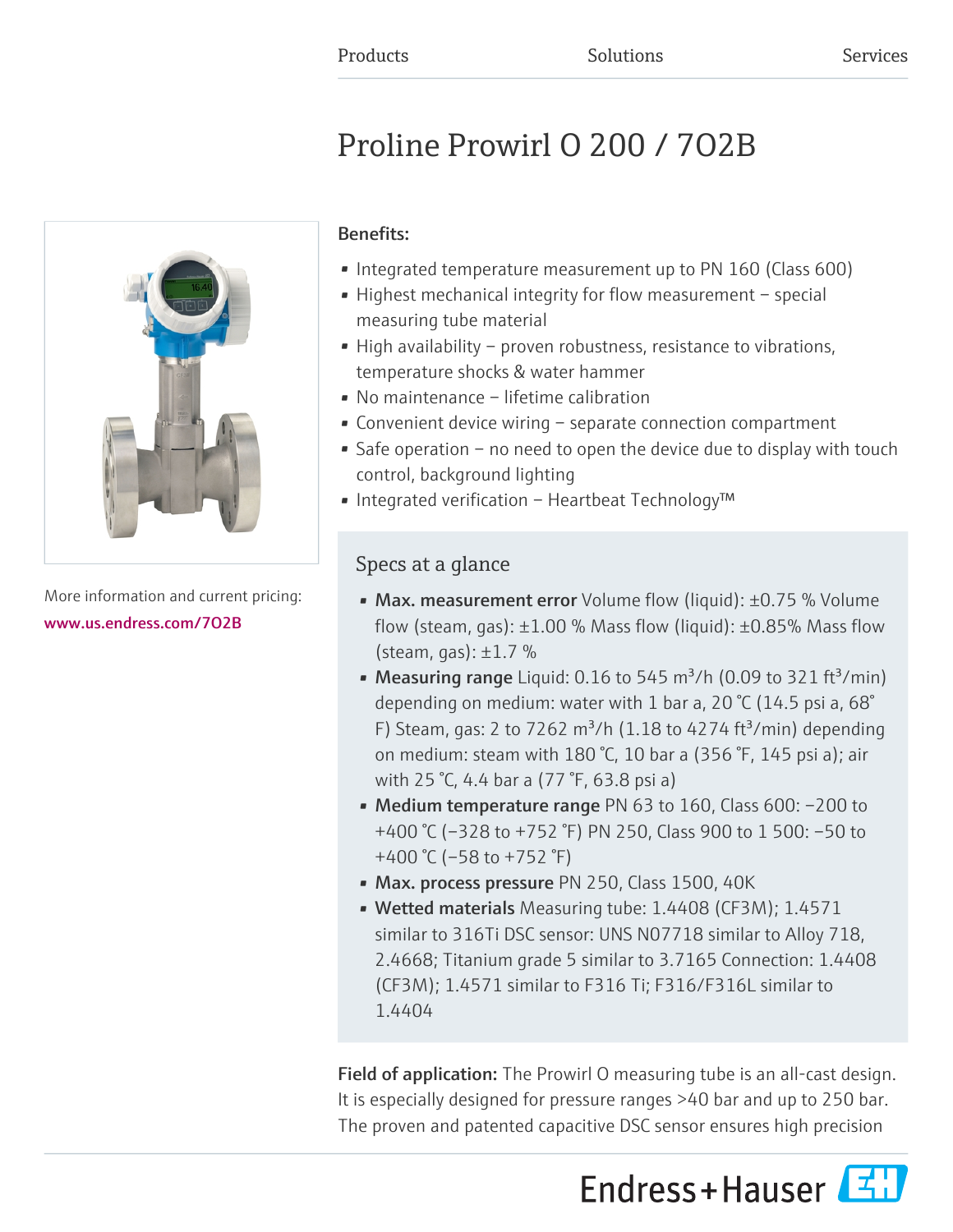measured values even under the toughest process conditions. Prowirl 0 200 offers industry-compliant two-wire technology for seamless integration into existing infrastructures and control systems.

### Features and specifications

#### Steam Measuring principle

Vortex

#### Product headline

The flowmeter with a high pressure sensor, available as compact or remote version.

Integrated temperature measurement up to PN 160 (Class 600). The specialist for applications with very high process pressure.

#### Sensor features

Highest mechanical integrity for flow measurement – special measuring tube material. High availability – proven robustness, resistance to vibrations, temperature shocks & water hammer. No maintenance – lifetime calibration.

Process pressure up to PN 250 (Class 1500). DSC sensor made of Titanium (PN > 160 bar/Cl.600). Face-to-face length according to industry standard.

#### Transmitter features

Convenient device wiring – separate connection compartment. Safe operation – no need to open the device due to display with touch control, background lighting. Integrated verification – Heartbeat Technology. Display module with data transfer function. Robust dual-compartment housing. Plant safety: worldwide approvals (SIL, Haz. area).

#### Nominal diameter range

DN 15 to 150 (½ to 6")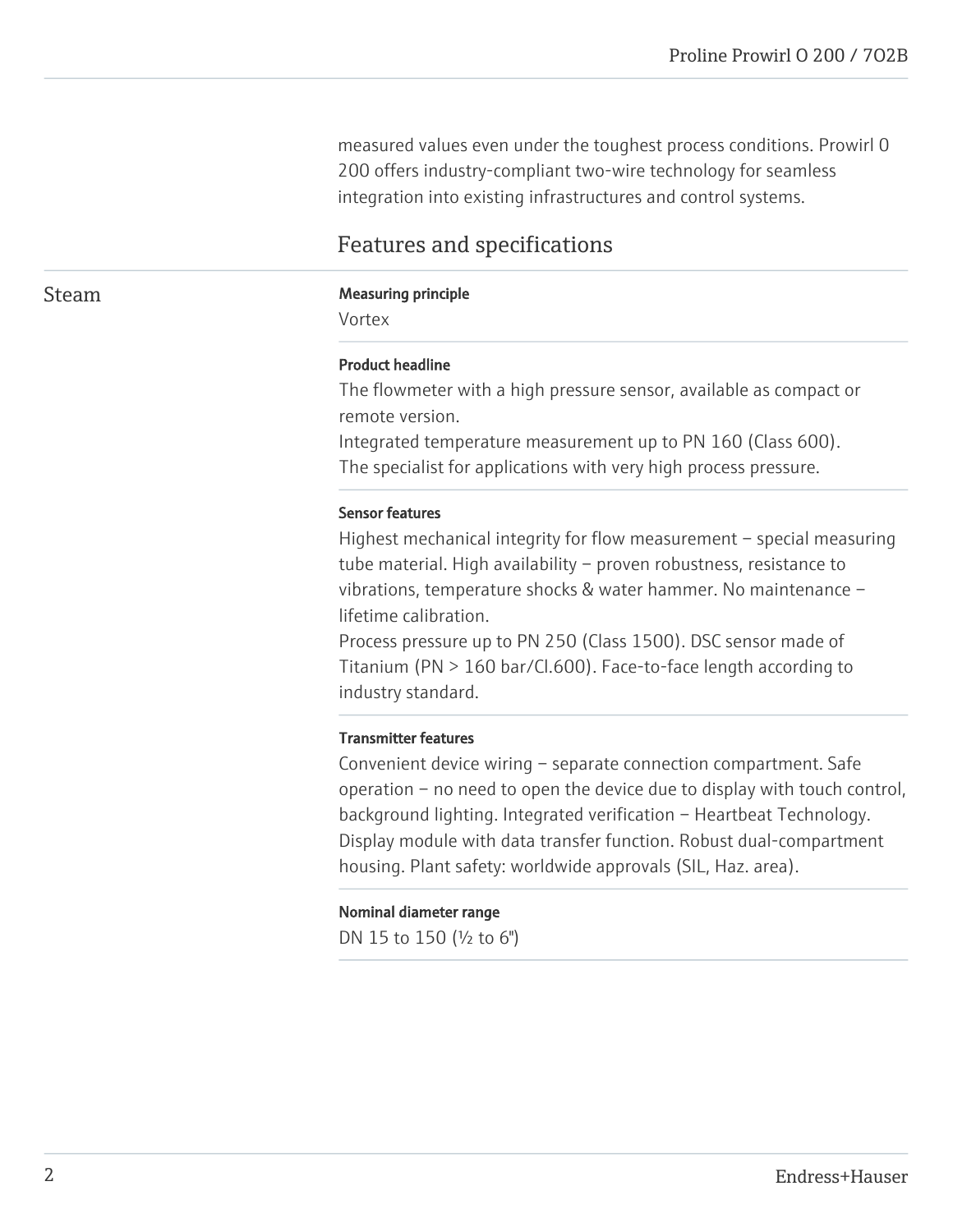### Steam

#### Wetted materials

Measuring tube: 1.4408 (CF3M); 1.4571 similar to 316Ti DSC sensor: UNS N07718 similar to Alloy 718, 2.4668; Titanium grade 5 similar to 3.7165 Connection: 1.4408 (CF3M); 1.4571 similar to F316 Ti; F316/F316L similar to 1.4404

### Measured variables

Volume flow, mass flow, corrected volume flow, energy flow, heat flow difference, temperature

#### Max. measurement error

Volume flow (liquid): ±0.75 % Volume flow (steam, gas): ±1.00 % Mass flow (liquid): ±0.85% Mass flow (steam, gas):  $\pm 1.7$  %

#### Measuring range

Liquid: 0.16 to 545 m<sup>3</sup>/h (0.09 to 321 ft<sup>3</sup>/min) depending on medium: water with 1 bar a, 20 °C (14.5 psi a, 68°F) Steam, gas: 2 to 7262 m<sup>3</sup>/h (1.18 to 4274 ft<sup>3</sup>/min) depending on medium: steam with 180 °C, 10 bar a (356 °F, 145 psi a); air with 25 °C, 4.4 bar a (77 °F, 63.8 psi a)

#### Max. process pressure

PN 250, Class 1500, 40K

#### Medium temperature range

PN 63 to 160, Class 600: –200 to +400 °C (–328 to +752 °F) PN 250, Class 900 to 1 500: –50 to +400 °C (–58 to +752 °F)

#### Ambient temperature range

Compact version (standard):  $-40$  to  $+80$  °C ( $-40$  to  $+176$  °F) Compact version (option):  $-50$  to  $+80$  °C ( $-58$  to  $+176$  °F) Remote version (standard):  $-40$  to  $+85$  °C ( $-40$  to  $+185$  °F) Remote version (option): –50 to +85 °C (–58 to +185 °F)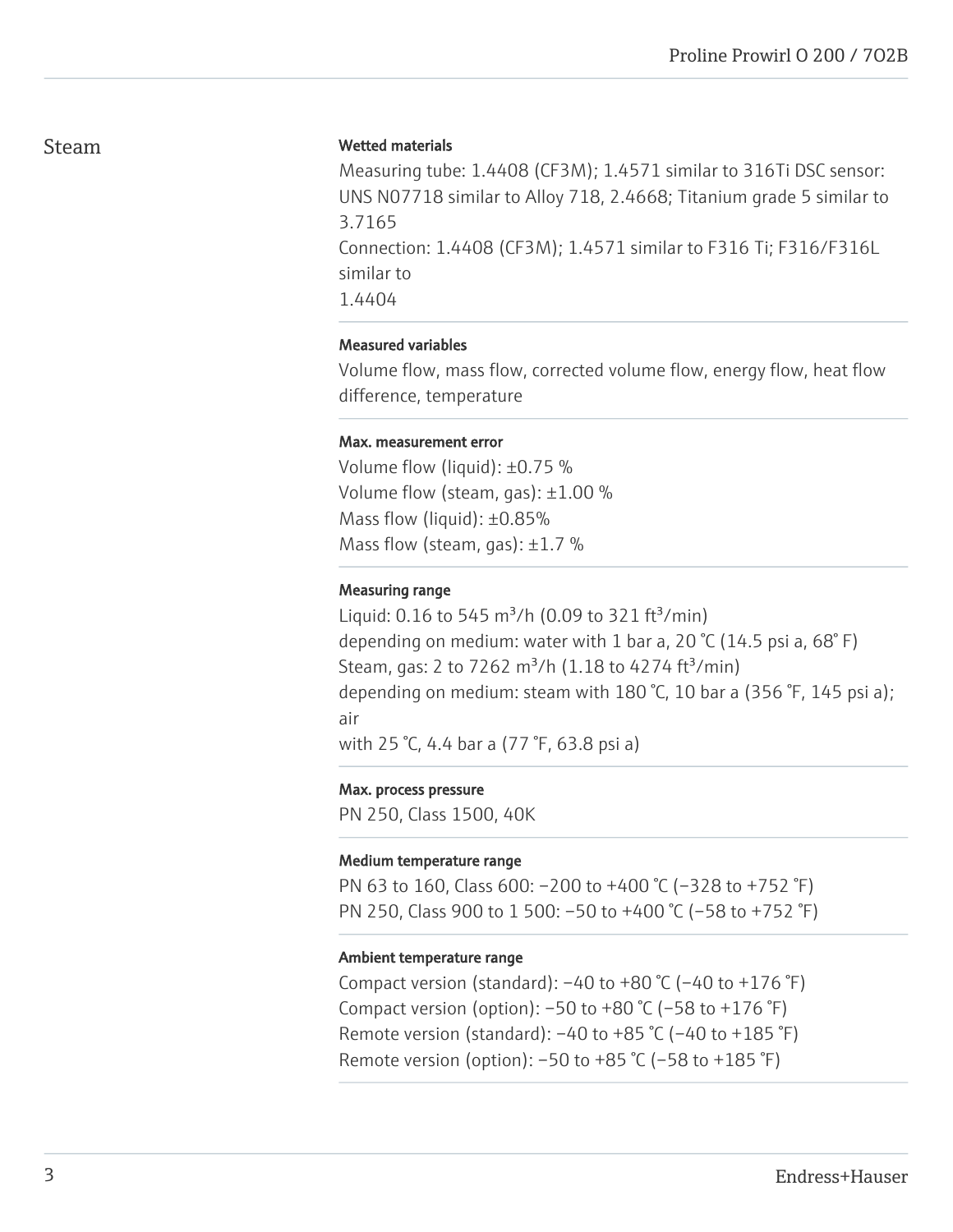### Steam

#### Sensor housing material

Sensor connection housing: AlSi10Mg ,coated; 1.4408 (CF3M)

#### Transmitter housing material

AlSi10Mg, coated; 1.4404 (316L)

#### Degree of protection

Compact version: IP66/67, type 4X enclosure Sensor remote version: IP66/67, type 4X enclosure Transmitter remote version: IP66/67, type 4X enclosure

#### Display/Operation

4‐line backlit display with touch control (operation from outside) Configuration via local display and operating tools possible Remote display available

#### **Outputs**

4‐20 mA HART (passive) 4‐20 mA (passive) Pulse/frequency/switch output (passive)

#### Inputs

4‐20 mA (passive)

#### Digital communication

HART, PROFIBUS PA, FOUNDATION Fieldbus

#### Power supply

DC 12 to 35 V (4 - 20 mA HART with/without pulse/frequency/switch output) DC 12 to 30 V (4‐20 mA HART, 4‐20 mA) DC 12 to 35 V (4 - 20 mA HART, pulse/frequency/switch output, 4 - 20 mA input) DC 9 to 32 V (PROFIBUS PA, pulse/frequency/switch output)

#### Hazardous area approvals

ATEX, IECEx, cCSAus, EAC

#### Other approvals and certificates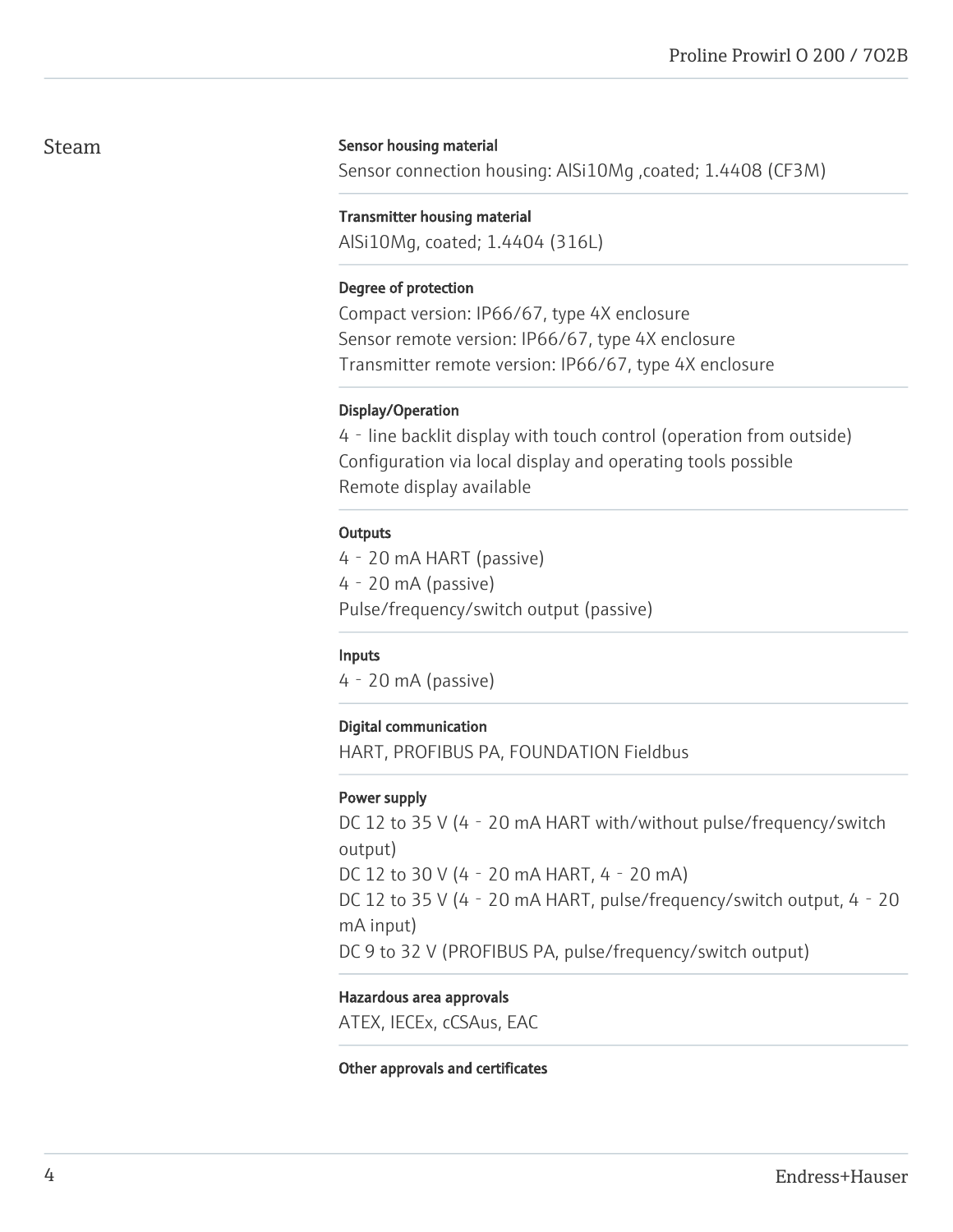### Steam

### Functional safety

Functional safety according to IEC 61508, applicable in safety-relevant applications in accordance with IEC 61511

### Metrological approvals and certificates

Calibration performed on accredited calibration facilities (acc. to ISO/IEC 17025) Heartbeat Technology complies with the requirements for measurement

traceability according to ISO 9001:2015 – Section 7.1.5.2 a (TÜV SÜD attestation)

#### Pressure approvals and certificates

PED, CRN, AD 2000

### Material certificates

3.1 material NACE MR0175/MR0103, PMI (on request); only Class 900/1500: welding test acc. to ISO 15614 - 1, similar to ASME IX (on request)

### Gas **Gas** Measuring principle

Vortex

### Product headline

The flowmeter with a high pressure sensor, available as compact or remote version.

Integrated temperature measurement up to PN 160 (Class 600). The specialist for applications with very high process pressure.

### Sensor features

Highest mechanical integrity for flow measurement – special measuring tube material. High availability – proven robustness, resistance to vibrations, temperature shocks & water hammer. No maintenance – lifetime calibration.

Process pressure up to PN 250 (Class 1500). DSC sensor made of Titanium (PN > 160 bar/Cl.600). Face-to-face length according to industry standard.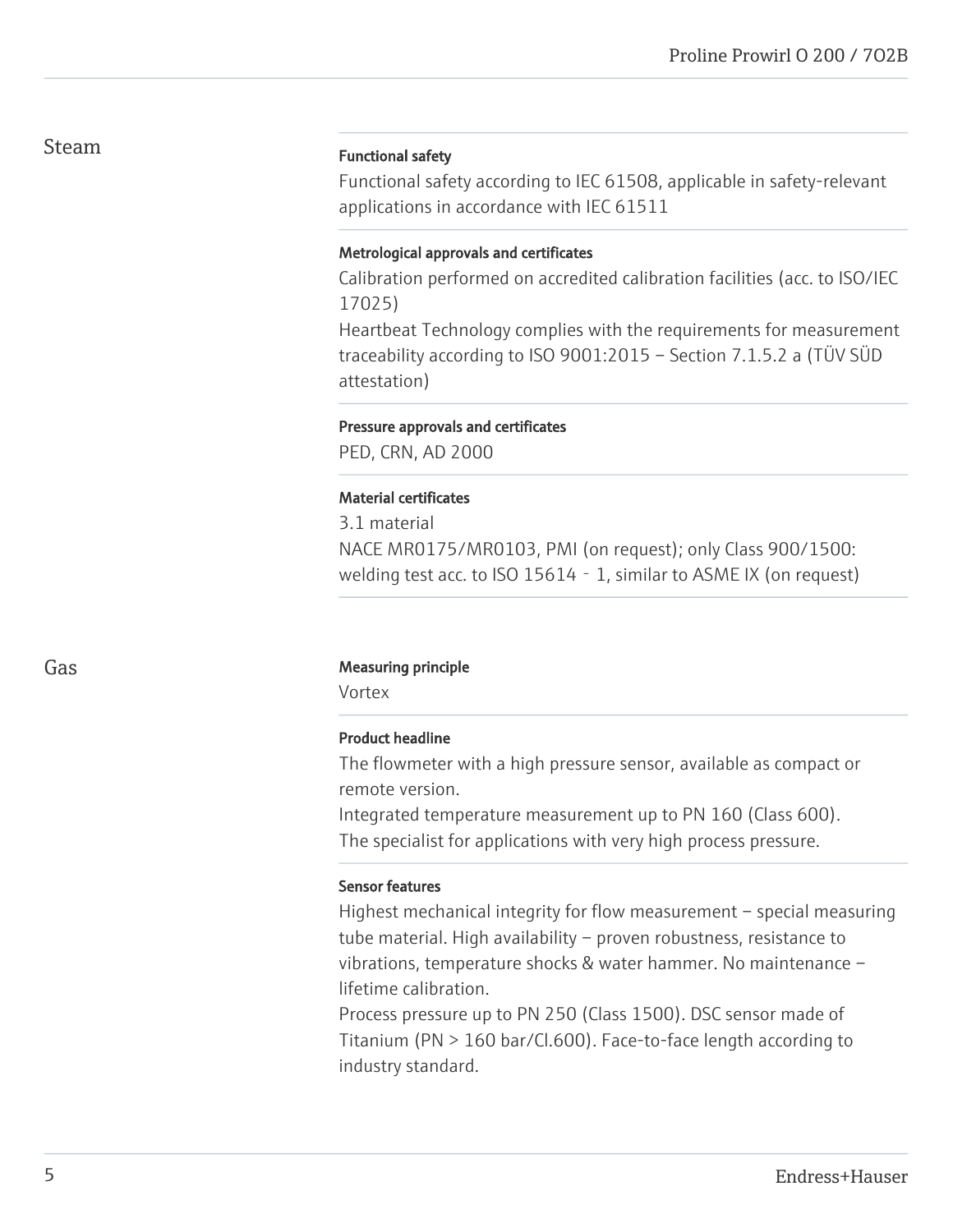#### Transmitter features

Convenient device wiring – separate connection compartment. Safe operation – no need to open the device due to display with touch control, background lighting. Integrated verification – Heartbeat Technology. Display module with data transfer function. Robust dual-compartment housing. Plant safety: worldwide approvals (SIL, Haz. area).

#### Nominal diameter range

DN 15 to 150 (½ to 6")

#### Wetted materials

Measuring tube: 1.4408 (CF3M); 1.4571 similar to 316Ti DSC sensor: UNS N07718 similar to Alloy 718, 2.4668; Titanium grade 5 similar to 3.7165 Connection: 1.4408 (CF3M); 1.4571 similar to F316 Ti; F316/F316L similar to 1.4404

### Measured variables

Volume flow, mass flow, corrected volume flow, energy flow, heat flow difference, temperature

#### Max. measurement error

Volume flow (liquid): ±0.75 % Volume flow (steam, gas): ±1.00 % Mass flow (liquid): ±0.85% Mass flow (steam, gas):  $\pm 1.7$  %

### Measuring range

Liquid:  $0.16$  to 545 m<sup>3</sup>/h (0.09 to 321 ft<sup>3</sup>/min) depending on medium: water with 1 bar a, 20  $\degree$ C (14.5 psi a, 68 $\degree$ F) Steam, gas: 2 to 7262 m<sup>3</sup>/h (1.18 to 4274 ft<sup>3</sup>/min) depending on medium: steam with 180 °C, 10 bar a (356 °F, 145 psi a); air with 25 °C, 4.4 bar a (77 °F, 63.8 psi a)

#### Max. process pressure

PN 250, Class 1500, 40K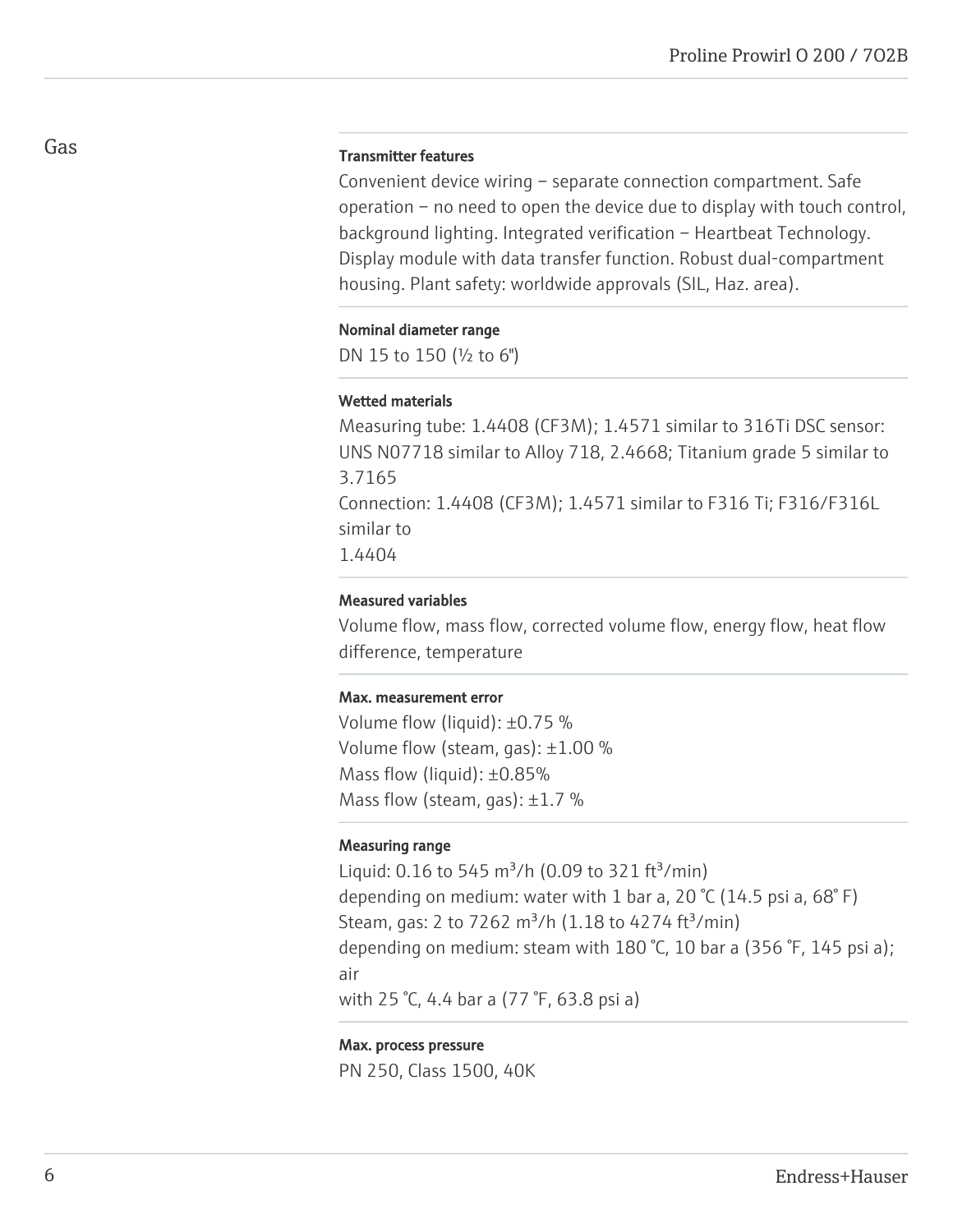#### Medium temperature range

PN 63 to 160, Class 600: –200 to +400 °C (–328 to +752 °F) PN 250, Class 900 to 1 500: –50 to +400 °C (–58 to +752 °F)

#### Ambient temperature range

Compact version (standard):  $-40$  to  $+80$  °C ( $-40$  to  $+176$  °F) Compact version (option):  $-50$  to  $+80$  °C ( $-58$  to  $+176$  °F) Remote version (standard):  $-40$  to  $+85$  °C ( $-40$  to  $+185$  °F) Remote version (option): –50 to +85 °C (–58 to +185 °F)

#### Sensor housing material

Sensor connection housing: AlSi10Mg, coated; 1.4408 (CF3M)

#### Transmitter housing material

AlSi10Mg, coated; 1.4404 (316L)

#### Degree of protection

Compact version: IP66/67, type 4X enclosure Sensor remote version: IP66/67, type 4X enclosure Transmitter remote version: IP66/67, type 4X enclosure

#### Display/Operation

4‐line backlit display with touch control (operation from outside) Configuration via local display and operating tools possible Remote display available

#### **Outputs**

4‐20 mA HART (passive) 4‐20 mA (passive) Pulse/frequency/switch output (passive)

#### Inputs

4‐20 mA (passive)

#### Digital communication

HART, PROFIBUS PA, FOUNDATION Fieldbus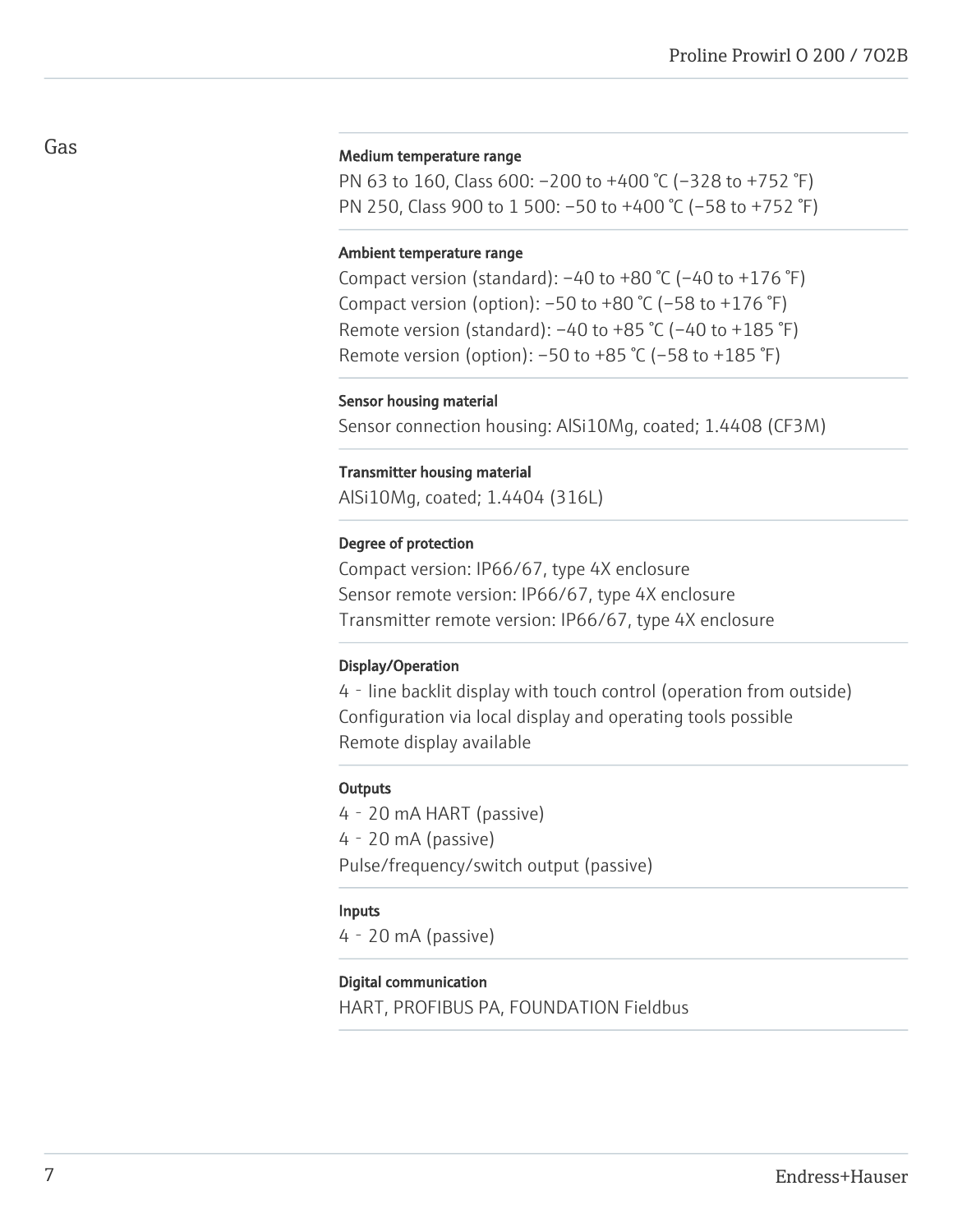#### Power supply

DC 12 to 35 V (4 - 20 mA HART with/without pulse/frequency/switch output) DC 12 to 30 V (4‐20 mA HART, 4‐20 mA) DC 12 to 35 V (4 - 20 mA HART, pulse/frequency/switch output, 4 - 20 mA input) DC 9 to 32 V (PROFIBUS PA, pulse/frequency/switch output)

#### Hazardous area approvals

ATEX, IECEx, cCSAus, EAC

### Functional safety

Functional safety according to IEC 61508, applicable in safety-relevant applications in accordance with IEC 61511

### Metrological approvals and certificates

Calibration performed on accredited calibration facilities (acc. to ISO/IEC 17025), NAMUR, Heartbeat Technology complies with the requirements for measurement traceability according to ISO 9001:2015 – Section 7.1.5.2 a (TÜV SÜD attestation)

#### Pressure approvals and certificates

PED, CRN, AD 2000

#### Material certificates

3.1 material NACE MR0175/MR0103, PMI (on request); only Class 900/1500: welding test acc. to ISO 15614 - 1, similar to ASME IX (on request)

### Liquids Measuring principle

Vortex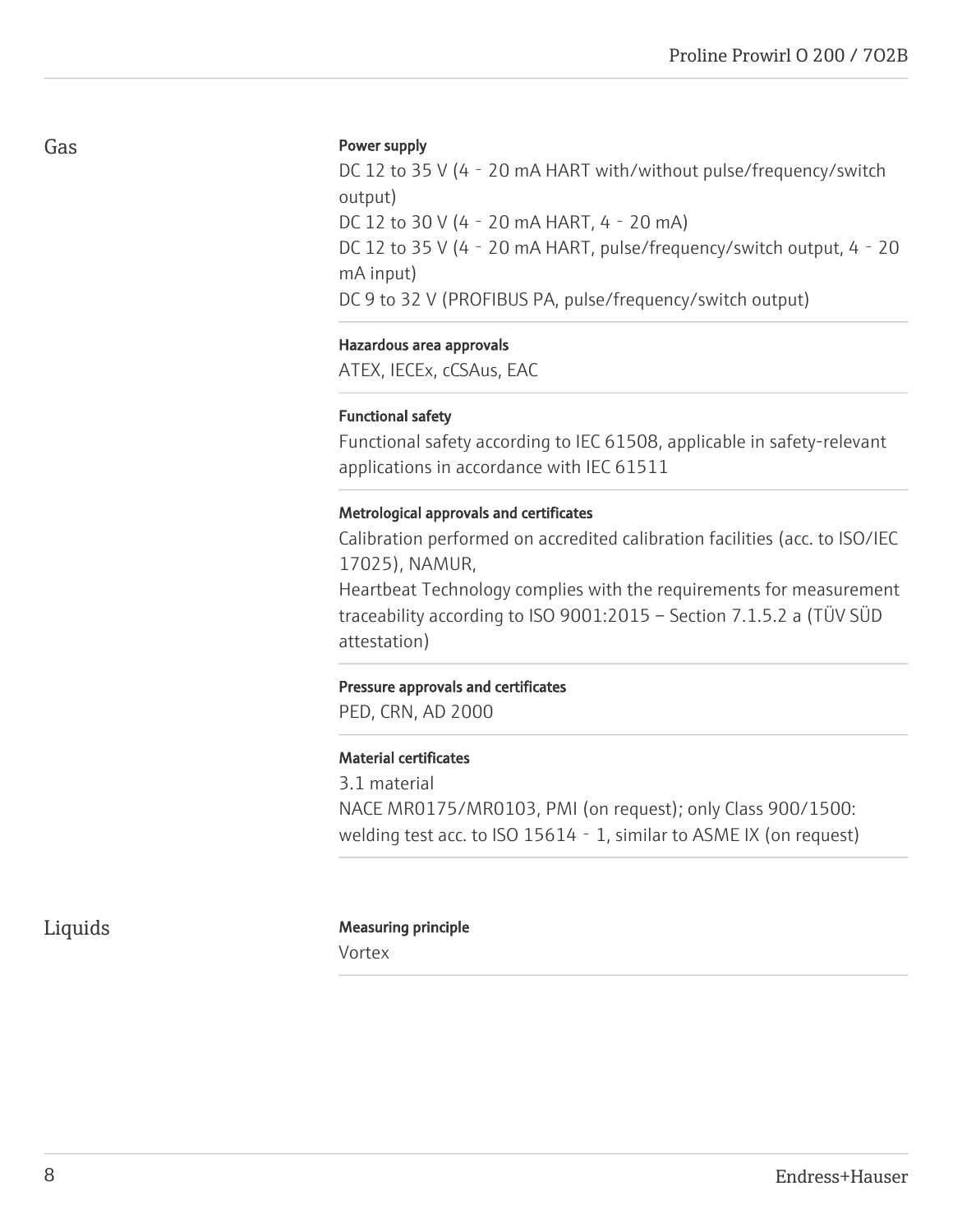### Product headline

The flowmeter with a high pressure sensor, available as compact or remote version.

Integrated temperature measurement up to PN 160 (Class 600). The specialist for applications with very high process pressure.

### Sensor features

Highest mechanical integrity for flow measurement – special measuring tube material. High availability – proven robustness, resistance to vibrations, temperature shocks & water hammer. No maintenance – lifetime calibration.

Process pressure up to PN 250 (Class 1500). DSC sensor made of Titanium (PN > 160 bar/Cl.600). Face-to-face length according to industry standard.

### Transmitter features

Convenient device wiring – separate connection compartment. Safe operation – no need to open the device due to display with touch control, background lighting. Integrated verification – Heartbeat Technology. Display module with data transfer function. Robust dual-compartment housing. Plant safety: worldwide approvals (SIL, Haz. area).

### Nominal diameter range

DN 15 to 150 (½ to 6")

### Wetted materials

Measuring tube: 1.4408 (CF3M); 1.4571 similar to 316Ti DSC sensor: UNS N07718 similar to Alloy 718, 2.4668; Titanium grade 5 similar to 3.7165 Connection: 1.4408 (CF3M); 1.4571 similar to F316 Ti; F316/F316L similar to 1.4404

### Measured variables

Volume flow, mass flow, corrected volume flow, energy flow, heat flow difference, temperature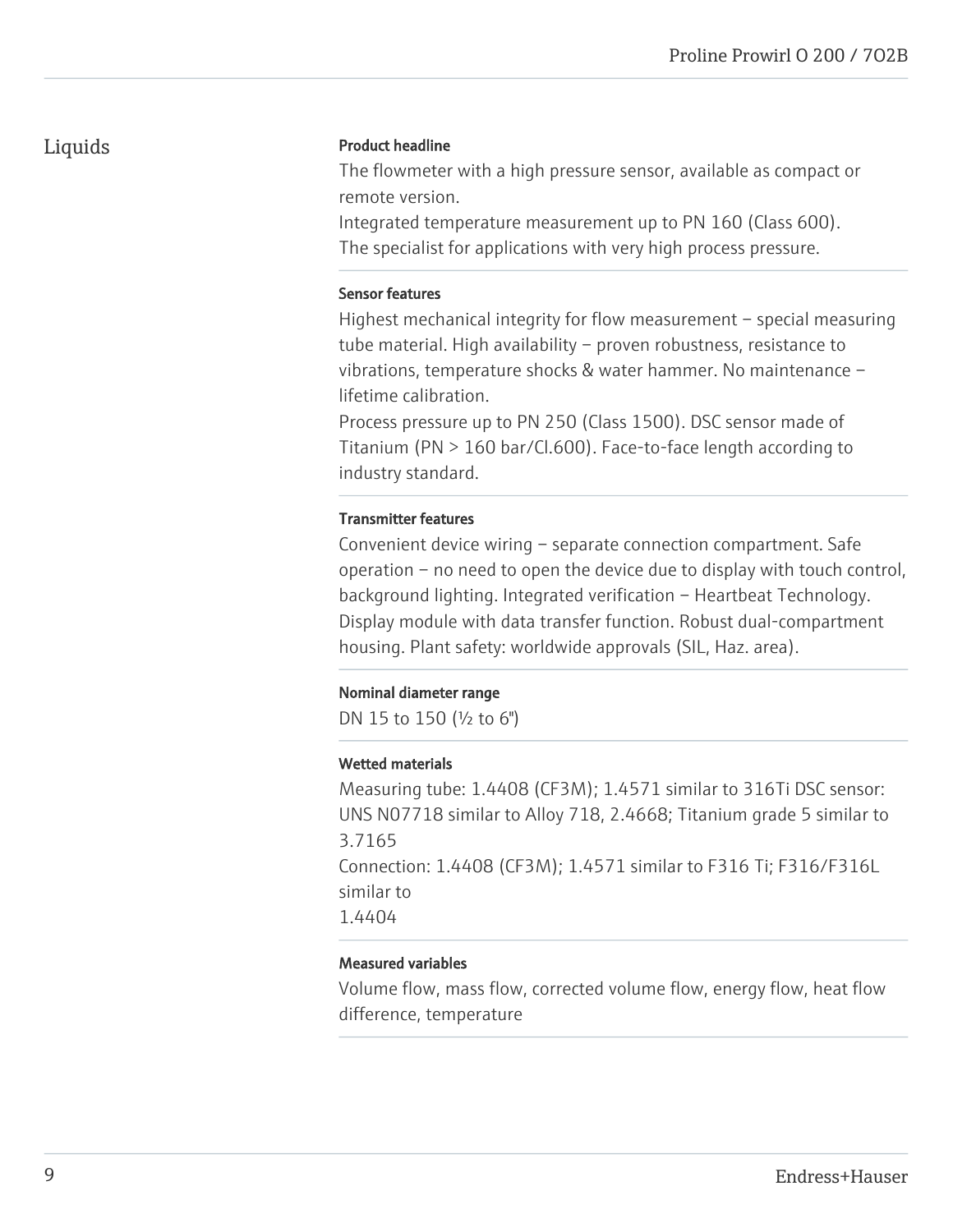#### Max. measurement error

Volume flow (liquid): ±0.75 % Volume flow (steam, gas): ±1.00 % Mass flow (liquid): ±0.85% Mass flow (steam, gas):  $\pm 1.7$  %

#### Measuring range

Liquid: 0.16 to 545 m<sup>3</sup>/h (0.09 to 321 ft<sup>3</sup>/min) depending on medium: water with 1 bar a, 20 °C (14.5 psi a, 68° F) Steam, gas: 2 to 7262 m<sup>3</sup>/h (1.18 to 4274 ft<sup>3</sup>/min) depending on medium: steam with 180 °C, 10 bar a (356 °F, 145 psi a); air with 25 °C, 4.4 bar a (77 °F, 63.8 psi a)

#### Max. process pressure

PN 250, Class 1500, 40K

### Medium temperature range

PN 63 to 160, Class 600: –200 to +400 °C (–328 to +752 °F) PN 250, Class 900 to 1 500: –50 to +400 °C (–58 to +752 °F)

#### Ambient temperature range

Compact version (standard):  $-40$  to  $+80$  °C ( $-40$  to  $+176$  °F) Compact version (option):  $-50$  to  $+80$  °C ( $-58$  to  $+176$  °F) Remote version (standard):  $-40$  to  $+85$  °C ( $-40$  to  $+185$  °F) Remote version (option): –50 to +85 °C (–58 to +185 °F)

#### Sensor housing material

Sensor connection housing: AlSi10Mg, coated; 1.4408 (CF3M)

#### Transmitter housing material

AlSi10Mg, coated; 1.4404 (316L)

#### Degree of protection

Compact version: IP66/67, type 4X enclosure Sensor remote version: IP66/67, type 4X enclosure Transmitter remote version: IP66/67, type 4X enclosure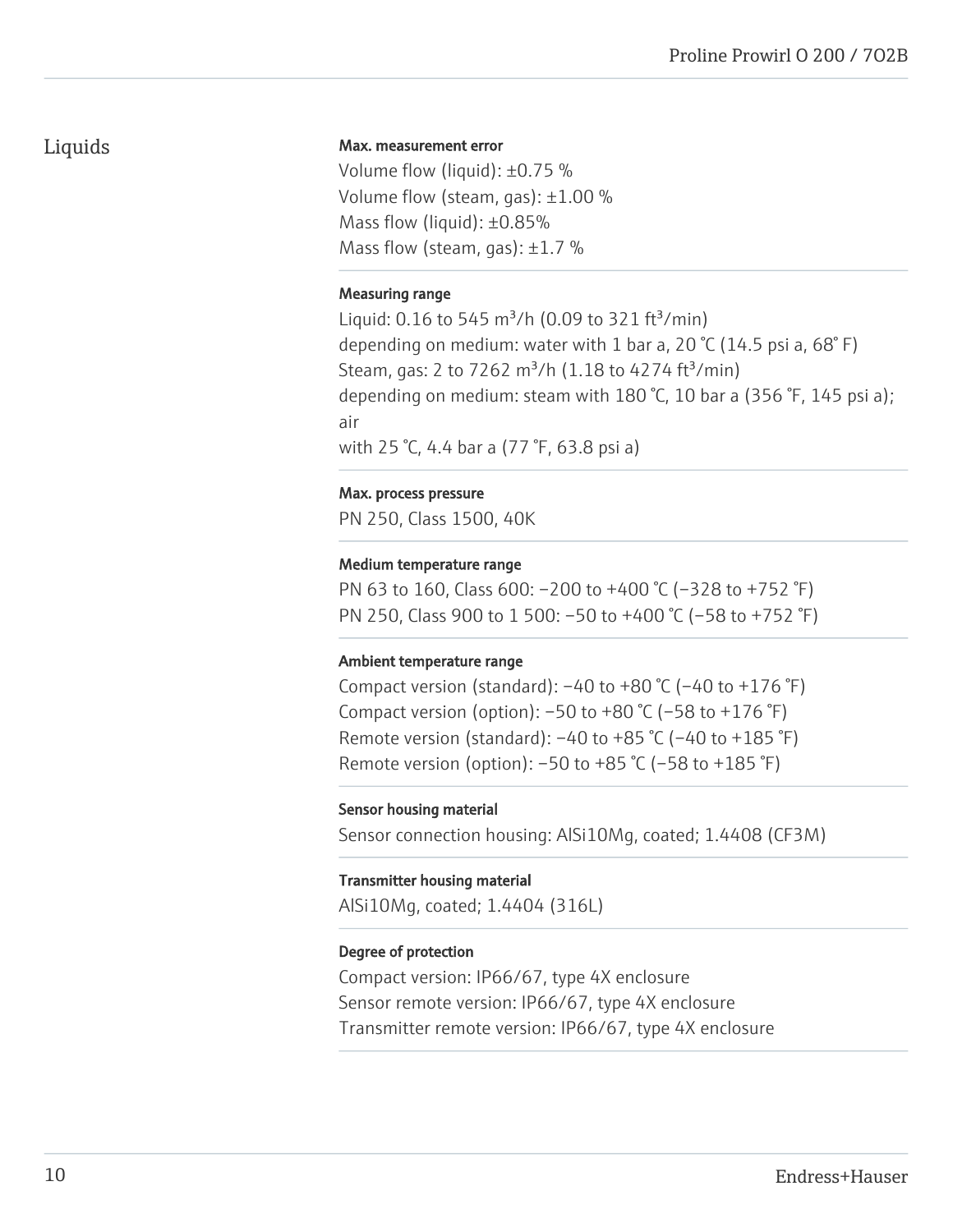### Display/Operation

4‐line backlit display with touch control (operation from outside) Configuration via local display and operating tools possible Remote display available

### **Outputs**

4‐20 mA HART (passive) 4‐20 mA (passive) Pulse/frequency/switch output (passive)

### Inputs

4‐20 mA (passive)

### Digital communication

HART, PROFIBUS PA, FOUNDATION Fieldbus

### Power supply

DC 12 to 35 V (4 - 20 mA HART with/without pulse/frequency/switch output) DC 12 to 30 V (4‐20 mA HART, 4‐20 mA) DC 12 to 35 V (4 - 20 mA HART, pulse/frequency/switch output, 4 - 20 mA input) DC 9 to 32 V (PROFIBUS PA, pulse/frequency/switch output)

### Hazardous area approvals

ATEX, IECEx, cCSAus, EAC

### Other approvals and certificates

### Functional safety

Functional safety according to IEC 61508, applicable in safety-relevant applications in accordance with IEC 61511

### Metrological approvals and certificates

Calibration performed on accredited calibration facilities (acc. to ISO/IEC 17025)

Heartbeat Technology complies with the requirements for measurement traceability according to ISO 9001:2015 – Section 7.1.5.2 a (TÜV SÜD attestation)